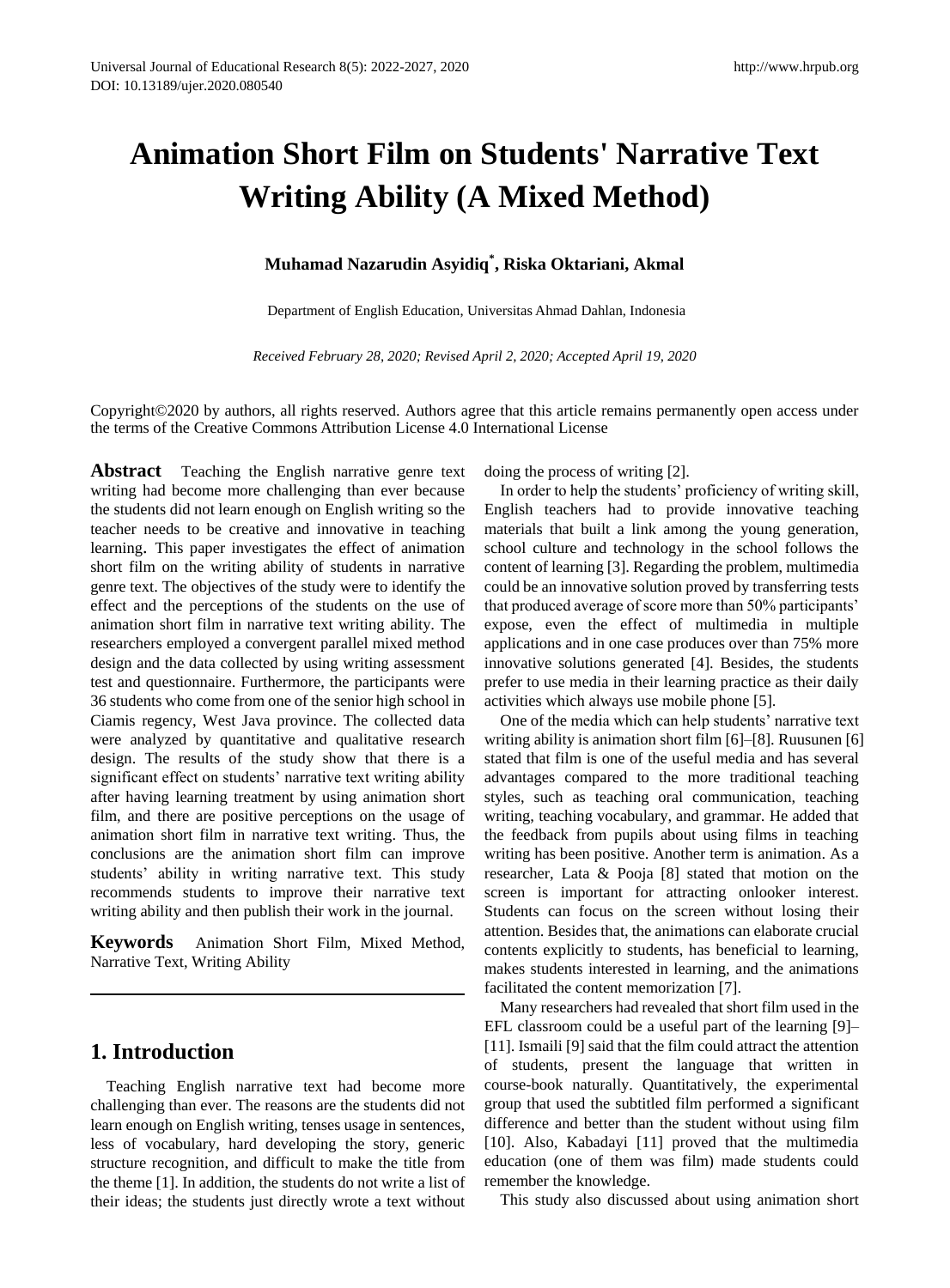film used by teacher in classroom interaction. Unfortunately, the previous researchers were on the use of short films for increasing student's attention and motivation. Thus, this study filled the gap and investigated how animation short films can be effective to improve students' narrative text writing ability.

## **2. Literature Review**

Dealing with writing, Nunan [12] stated, "Writing is a media to communicate among writer and readers". Therefore, writing must be understandable so the readers can understand the purpose of the text. Writing also has a lot of benefits [13]. Klimova explained that the writing helps to express the one's personality, nurture communication, make persuasive and logical arguments, afford a person an opportunity to continue the reflection of his/her ideas, acquire thinking skills, give and accept feedback, and draw up for employment and school. There were several processes that could be used by the writer. Peha [14] proposed writing processes such as pre-writing, drafting, sharing, revising, editing, publishing, and assessing. The process of writing stages were also found by Abbas, Hashima, & Aziz study [15], the writing processes were prewriting, planning, drafting, pausing and reading, and revising and editing.

Bordwell & Thompson [16] stated that the animated film is a motion picture, the photograph drawing of the camera, or the model from 3 dimensions such as Wallace and Gommit movies. Animation has a positive function to satisfy the curiosity of children and provide the contribution to family behavior and real-life experiences [17]. Animated film also based on the violence of comic contextualization coupled with the ability of young children to differentiate fantasy from reality and good from bad, may eliminate the possibility that the children will commit the attractiveness manner shown in animated films on other in real life [18]. For instance, two cartoons show the strong family who ties in cultural connection and lifestyles entitled Pepee and Caillou so that the effect is the behavior of care about senior family members which become a common entity in Turkish family [19].

The narrative text was a text which aimed to entertain or amuse the reader. The generic structures of narrative text were orientation, complication, resolution, and re-orientation [20]. Orientation was the opening paragraph. It has when and where the story happened and introduced the participant characters who involved in the narrative, whereas, complication told about the problem arising which escort to the crisis or climax for the main character. Then the resolution was when the story discovers a solution to a crisis, therefore it guided the story to a happy or sad

ending. Moreover, re-orientation was a part of story to the reversal condition, a closing remark, and optional. It contained the author advice or admonition. In writing a narrative text, the author had to recognize the time, places, and character so that the reader will be easy to comprehend the story path, to identify the character's name, the adjectives to characters, and the information related to the act of certain character.

The researcher adapted some film criteria to be used in choosing suitable film to teaching [21]. The film criteria were as follows:

- 1. Related to the school curriculum policy program;
- 2. Providing the opportunities for all students regarding with race, gender, moral value, and sexuality;
- 3. Relevant to the students' ages especially their intellect, emotion, society, and the development of culture;
- 4. Easy to understand by learners;
- 5. The film duration is about 2-8 minutes.

The researcher also provided several activities in implementing animation short films in the writing process, such as previewing activities, viewing activities, and post-viewing activities. [22]. In conducting the animation short film in the teaching-learning process, this research provided several steps of teaching such as opening activity, core activity, and closing activity.

To know the quality of students' work in writing product, it needed the writing assessment. The purpose was to render judgment regarding with students writing quality. Also, there were several kinds of assessing the writing product, such as primary trait scoring, holistic scoring, and analytic scoring. In this research, the analytic writing rubric assessment was used as a tool to gain the students' feedback.

#### **3. Materials and Methods**

Research design conducted in this study was convergent parallel mixed method design. The researcher conducted a pre-experimental design for quantitative data, then one group pre-test and post-test as the instrument of the study. Furthermore, for qualitative design, the researcher collected by using questionnaire. Those were conducted for answering the first and the second research question.

In this study, the quantitative method had been used to acquire data from the results of the experimental application of animation short film, whereas qualitative method had been used to understand the relationship between results acquired by students after treatment. The students' scores gained after post-test had been compared with the qualitative data collection results. For the test, we made the writing assessment rubric adapted from Jacobs et. al. The rubric can be seen at Table 1.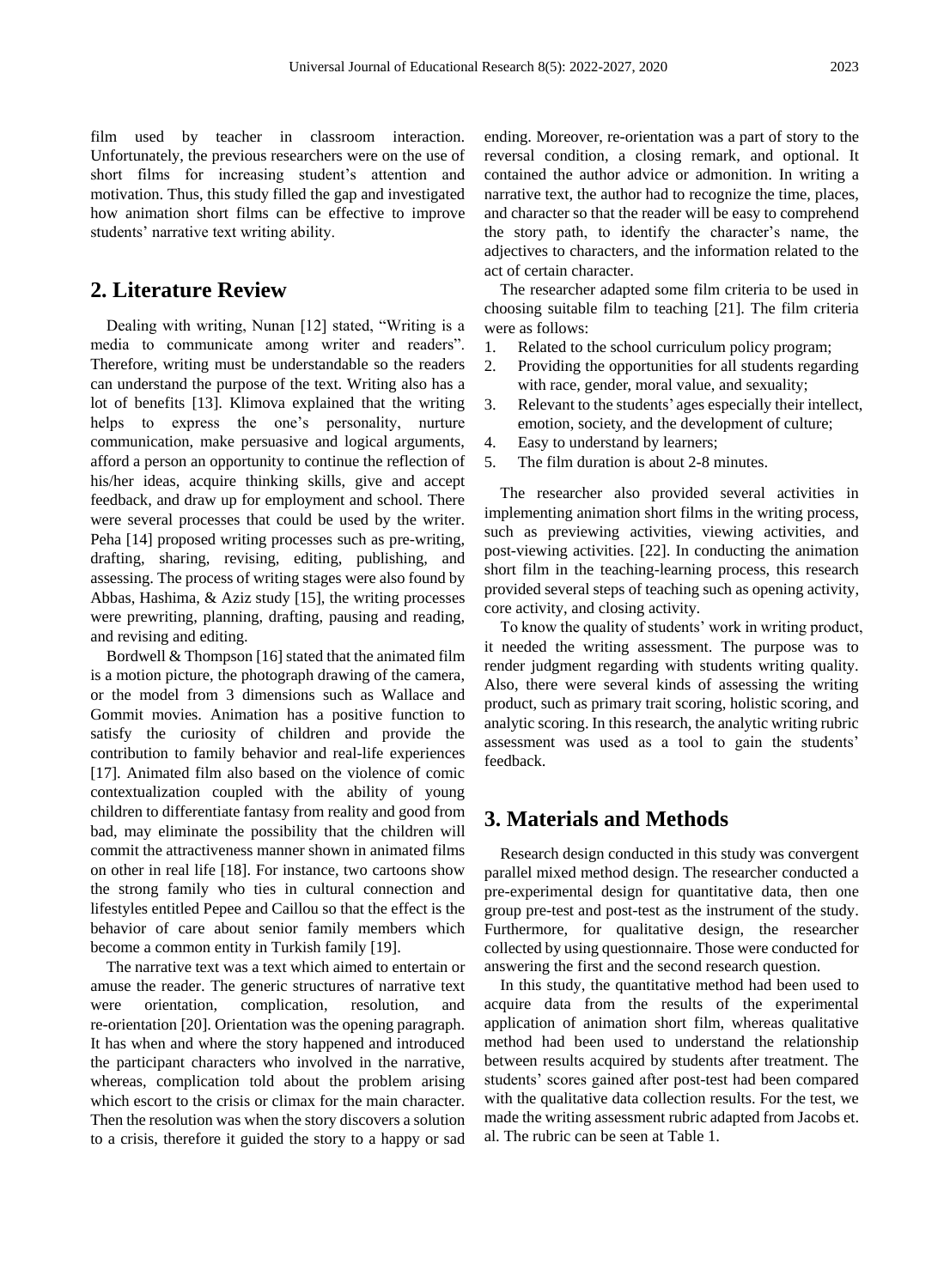| Name:               |                |                                                                   |  |  |
|---------------------|----------------|-------------------------------------------------------------------|--|--|
| Class:              |                |                                                                   |  |  |
| Criteria            | Pts            | Indicators<br>Score                                               |  |  |
| Content             | $\overline{4}$ | Relevant to the topic and easy to understand.                     |  |  |
|                     | 3              | Rather relevant to the topic and easy to understand.              |  |  |
|                     | $\overline{c}$ | Relevant to the topic but is not quite easy to understand.        |  |  |
|                     | 1              | Irrelevant to the topic and not quite easy to understand          |  |  |
|                     | $\overline{4}$ | Most of the sentences are related to main idea.                   |  |  |
|                     | 3              | Some sentences are related to the main idea.                      |  |  |
| Organization        | $\overline{c}$ | Few sentences are related to the main idea.                       |  |  |
|                     | 1              | The sentences are unrelated to each other.                        |  |  |
|                     | $\overline{4}$ | A few errors of spelling, capitalization and punctuation.         |  |  |
|                     | 3              | Occasional errors of spelling, capitalization, and punctuation.   |  |  |
| Mechanic            | $\overline{c}$ | Frequent errors of spelling, capitalization, and punctuation.     |  |  |
|                     | 1              | Dominated by errors of spelling, capitalization, and punctuation. |  |  |
|                     | $\overline{4}$ | There is almost no error in the use of sentence.                  |  |  |
|                     | $\mathcal{R}$  | There are few errors in the use of sentence.                      |  |  |
| Grammar             | $\overline{2}$ | There are many errors in the use of sentence.                     |  |  |
|                     | 1              | Almost all sentences contain errors.                              |  |  |
|                     | $\overline{4}$ | Many vocabulary variations.                                       |  |  |
| Vocabulary          | 3              | Few vocabulary variations.                                        |  |  |
|                     | $\overline{c}$ | Almost no vocabulary variations.                                  |  |  |
|                     | 1              | Lack of vocabulary variations.                                    |  |  |
| Total of attainment |                |                                                                   |  |  |

| Table 1. |  | Writing rubric assessment adapted from Jacobs et al. |  |
|----------|--|------------------------------------------------------|--|
|----------|--|------------------------------------------------------|--|

The population of this study was the eleventh grade of science program in a senior high school in Ciamis academic year 2017/ 2018. As Fraenkel *et al*. [23] said that cluster random sampling is a technique of sampling by choosing groups, not individuals, and randomly selected. Thus, the researcher selected a particular classes randomly from fourteen eleventh grade, the selection of the sample used the lottery method as proposed by Singh [24]. The sample of this study was taken by using cluster random sampling. There are 36 learners who joined in the study. To reach the data, the researcher conducted a writing assessment test and shared the questionnaire in the last meeting.

In analyzing the data, computation static proposed by Burns [25] who applied to find out the effect of animation short film on students' narrative text writing ability. In identifying the perceptions written by students, the researcher adapted the theories analyzing steps from Creswell [26].

#### **4. Findings**

As it is an mixed method analyses study, the findings mainly deal with the all research questions which revealed that the students performed better in writing narrative test in the same manner as their scores increased significantly, and they felt good in using the animation short film.

Firstly, the researcher provided the result of pre-test and post-test of each group. It was related with the ways that must be conducted as proposed by Burns (2000, p. 157). Based on the computation, the researcher found that the highest score of pre-test is 95, the lowest score of pre-test is 45, and the mean score of pre-test is 68.47. Besides that, the highest score of post-test is 100, the lowest score of post-test is 60, and the mean score of post-test is 77.64. Related to the data, the researcher found that the mean of post-test is higher than the mean of pre-test.

Besides, based on statistical research, null hypotheses  $(H<sub>0</sub>)$  could be rejected if t-observed was less than t-critical value. On the other hand, alternative hypotheses  $(H_1)$  could be accepted if t-observed was bigger than t-critical value. Thus, null hypotheses  $(H_0)$  was rejected and the alternative hypotheses  $(H<sub>1</sub>)$  was accepted. In conclusion, there was a significant effect on students' narrative text writing ability after acquiring learning treatment using the animation short film.

Dealing with the normality distribution, the researcher provided the result based on the Saphiro-Wilk test by computation using SPSS 22. The table showed the analysis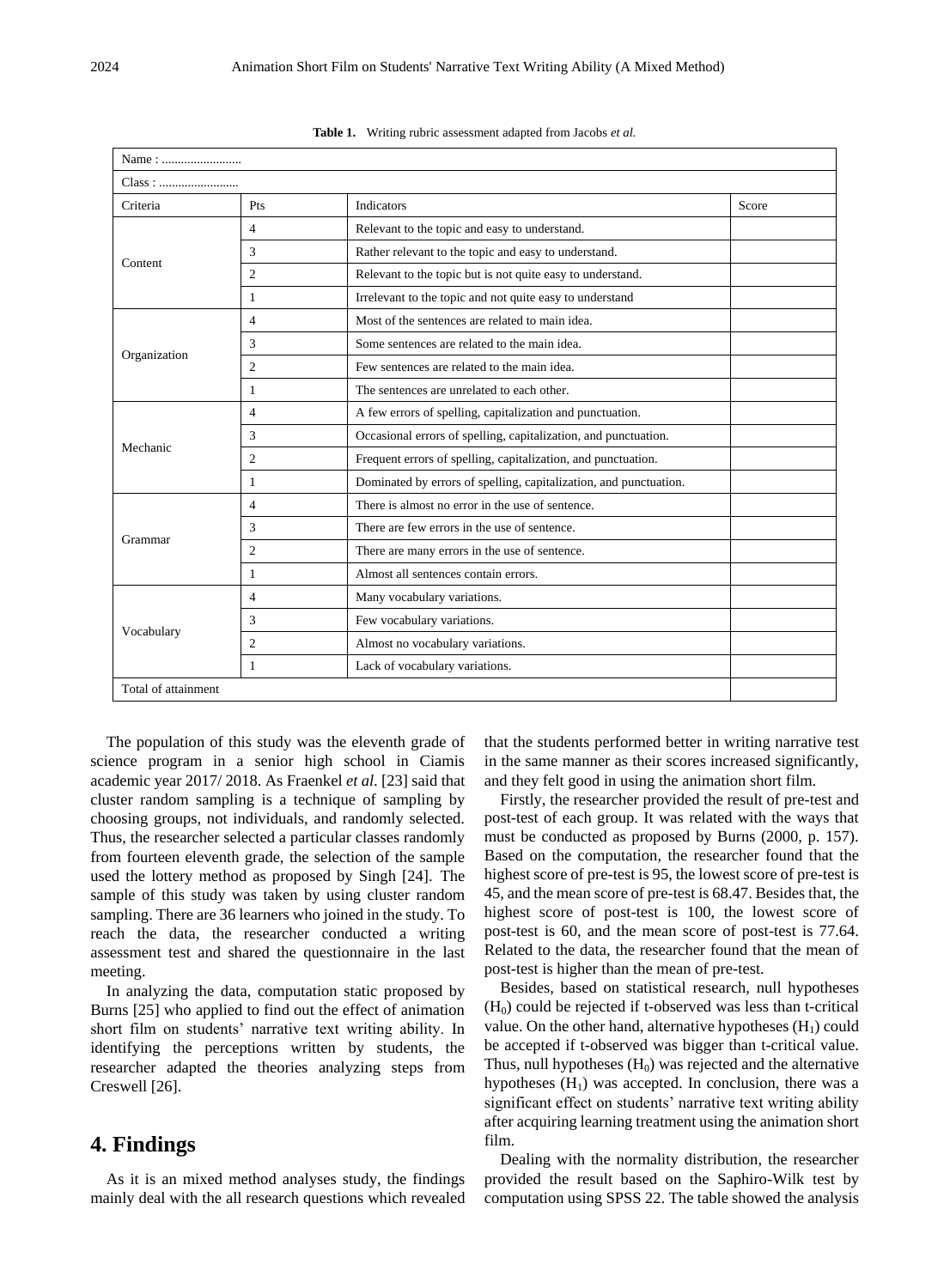of pretest and posttest such as maximum, minimum, mean, and median score that could be described in the table 2.

| Group        |                                            |          | Statistic | Standard<br>Error |
|--------------|--------------------------------------------|----------|-----------|-------------------|
|              | Mean                                       |          |           | 2,28326           |
|              | 95% Confidence                             | Lower B. | 64,1147   |                   |
|              | <b>Interval for Mean</b>                   | Upper B. | 73,3853   |                   |
|              | 5% Trimmed Mean                            | 68,6111  |           |                   |
|              | Median                                     | 65,0000  |           |                   |
|              | Variance                                   | 187,679  |           |                   |
| Pre test     | Std. Deviation                             | 13,69958 |           |                   |
|              | Minimum                                    | 45,00    |           |                   |
|              | Maximum                                    | 95,00    |           |                   |
|              | Range                                      | 50,00    |           |                   |
|              | <b>Interquartile Range</b>                 | 20,00    |           |                   |
|              | <b>Skewness</b>                            | ,304     | .393      |                   |
|              | Kurtosis                                   | $-0.964$ | ,768      |                   |
|              | Mean                                       | 77,6389  | 1,66054   |                   |
|              | 95% Confidence<br><b>Interval for Mean</b> | Lower B. | 74,2678   |                   |
|              |                                            | Upper B. | 81,0100   |                   |
|              | 5% Trimmed Mean                            | 77,6543  |           |                   |
| Post<br>test | Median                                     | 80,0000  |           |                   |
|              | Variance                                   | 99,266   |           |                   |
|              | Std. Deviation                             | 9,96323  |           |                   |
|              | Minimum                                    | 60,00    |           |                   |
|              | Maximum                                    | 95,00    |           |                   |
|              | Range                                      | 35,00    |           |                   |
|              | <b>Interquartile Range</b>                 | 15,00    |           |                   |
|              | <b>Skewness</b>                            | $-.215$  | ,393      |                   |
|              | Kurtosis                                   | $-0.907$ | ,768      |                   |

**Table 2.** Descriptives

As the final result which was known in the table 2, the significant value (two-tailed) was 0.064 and 0.065. Then,  $H_0$  was rejected if the significant value lower than 0.05 ( $\alpha$  = 5%). Because the significant value (two-tailed) was bigger than  $\alpha$  (0.064 > 0.05) and (0.065 > 0.05). It meant that H<sub>0</sub> was accepted and  $H_1$  was rejected. Therefore, it could be interpreted that both pretest and posttest scores were in the normal distribution. Look at the test of normality in table 3.

**Table 3.** Tests of Normality

| Group                                 | Kolmogorov-Smirnov <sup>a</sup> |    |      | Shapiro-Wilk     |    |      |
|---------------------------------------|---------------------------------|----|------|------------------|----|------|
|                                       | <b>Statistic</b>                | Df | Sig. | <b>Statistic</b> | df | Sig. |
| Pre test                              | .191                            | 36 | ,002 | .943             | 36 | ,064 |
| Post test                             | .159                            | 36 | .022 | .943             | 36 | ,065 |
| a. Lilliefors Significance Correction |                                 |    |      |                  |    |      |

Besides testing the normality, the researcher also tested the homogeneity. The output was the variances in which resulted by SPSS 22. The table showed the score of Levene statistic  $(1,401)$ , df1  $(7)$ , df2  $(28)$ , and the final result showed that  $p$ -value  $> 0.05$  in which the  $p$ -value 0.244 was greater than 0.05 (0.244>0.05). Based on the test criteria, the variance of the data was homogenous. The result of homogeneity test could be seen in table 4.

**Table 4.** Test of Homogeneity of Variances

| Levene Statistic | df1 | d۴٦     | Significance |
|------------------|-----|---------|--------------|
| .401             | -   | റ<br>40 | 244          |

Whereas to answer the second research question, this study gained that animation short film had a positive effect on students' narrative text writing ability as proven by Haghverdy [27] indicating that the implementation of film has a significant effect to increase the student ability in their listening, vocabulary, reading, and grammar. Besides, the animation short film gives a valuable contribution and new culture to the flipped classroom in the 21st century in term of educational technology development [28] and it gives more valuable time to students and teacher interaction by online forum or classroom interaction because the animation short film can be shared to the students' devices such mobile phone and laptop so they can discuss the film everywhere and every time [29]. That is why, the students learn more actively to improve their narrative text writing ability.

#### **5. Discussion**

Hereinafter, we would like to discuss the questionnaire that had been shared to the students. However, there were two students who did not answer the question because they did not attend to the instructional process.

The first question was about the beneficial effect of animation short film on students' narrative text writing ability. The result showed that there were 34 students (94%) who answered yes. The students answered that the animation short film eases students to understand the subject of the narrative text, learn how to write narrative text, learn how to learn a good writing, and improve their vocabulary. It was congruent with Merindriasari's study [30] indicating that the animated short film gave a strong affect on teaching English of narrative writing.

The second question was about student's agreement to learn by using animation short film. The result showed that 33 students' (92%) agreed because the students felt entertained and fun, even they felt easier, helped and can improve their imagination. Meanwhile, there was 1 student (3%) said no because the student did not want to think about this question. In line with this, the animation short film has gotten the students' motivation, interest, and curiosity [31].

The third question was about the help of animation short film to students' understanding of the narrative text subject.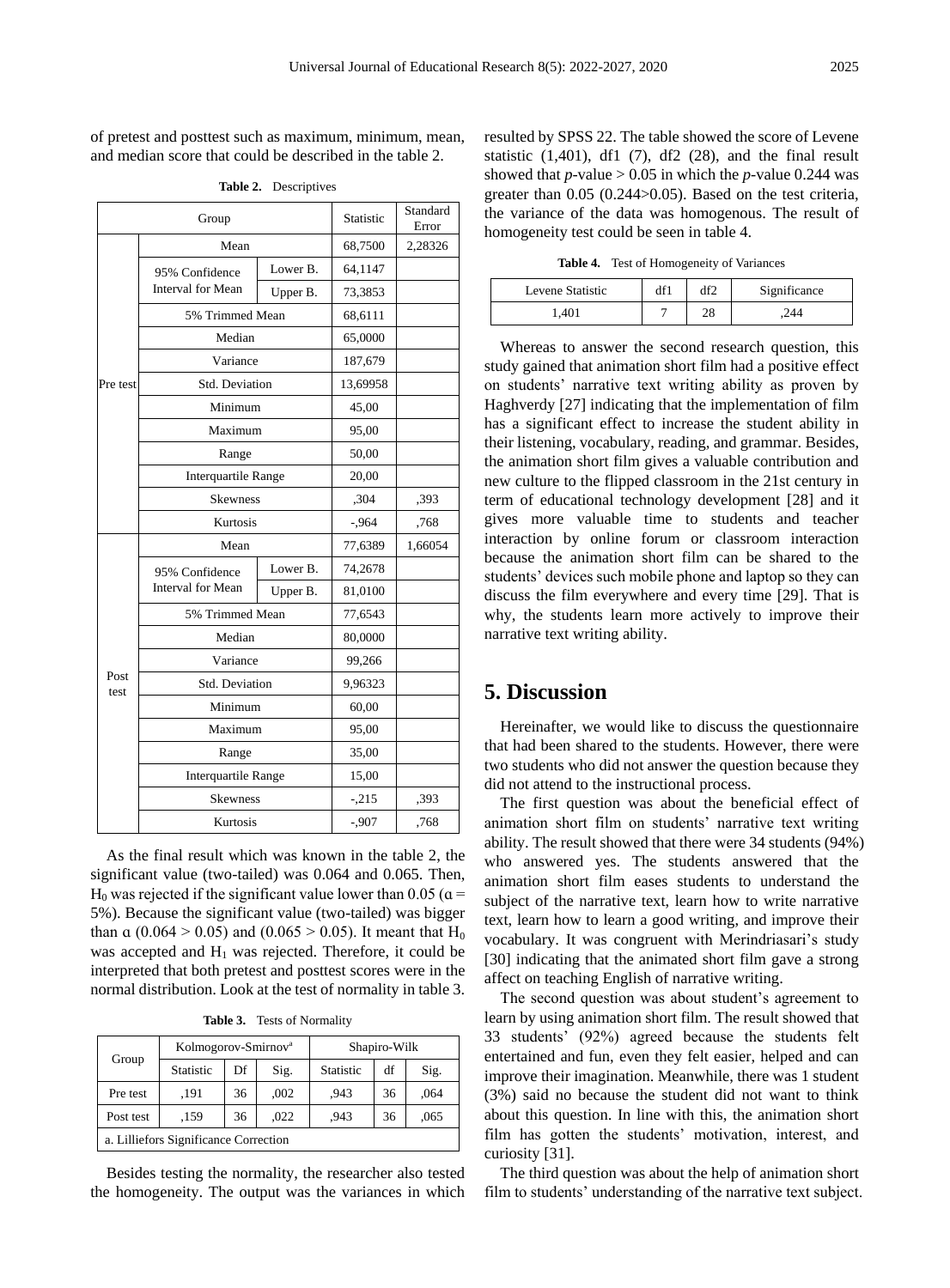There were 25 students (75%) said yes that the animation short film helped them to learn narrative text. The reasons were that the animation short film eased their learning of narrative text and helped them to understand how to write orientation, problem, re-orientation so that the generic structure of the narrative text can be completed. Furthermore, the students said that they felt it fun and interesting. Also, it could make the student creative, not tired, and more feel the situation than read the books. However, there were 7 students (19%) said no because they were still confused and difficult to understand the subject. It was supported by Ghaderi & Afshinfar's study [32], they stated that the use of animated video could elevate the students' intake and retention of idioms.

The fourth question was about the student's interest if the teacher teaches narrative text using animation short film. The result showed that 31 students (86%) said yes that the students were interested in the animation short film which becomes a teaching aid on narrative subject. The reasons were that the students were fun, enjoyed while they were writing, interested, and easy to create narrative text. It was because the animation short film gave them inspiration for writing narrative text [33]. Whereas, there were 3 students (8%) did not like writing because they were still difficult to understand.

Finally, the fifth question was about the advantage of animation short film in writing narrative text. Students answered that 29 students (81%) said yes because the animation short film gave them an inspiration, imagination, and knowledge, so that they can write narrative text easily and creatively. Also it trained their language, vocabulary, capitalization usage, punctuation marks, so that the students comprehend to write a good narrative. However, there were 5 students (14%) said no because the parts of animation short film gave an unclear information. In this term, the animation short film revealed that there was a significant effect on the experimental group who used the animated film as the score was bigger than the control group without treatment [34].

Some previous studies had analysed using animation short film used by the teacher in classroom interaction. Even so, the researcher attempted to analyse with the different purpose of identifying the data than previous studies. Thus, in the present study, the researcher analysed and explored more focus on the effect of animation short film on teaching, particularly on student's narrative text ability. In summary, both of the results between one group pre-test post-test and questionnaire showed that the animation short story had a positive effect on students' narrative text writing ability.

#### **6. Conclusions**

This study drew some conclusions based on the research finding and relevant to research questions. Firstly, there was a significant effect on students' narrative text writing ability after acquiring the animation short film. To conclude, it was assumed that the animation short film has a good effect on students' narrative text writing ability. Meanwhile, to answer the second research question, the students' perceptions were positive in general.

The usage of animation short film was effective in improving learners' narrative text writing ability. It made the students enjoy learning the material of writing narrative text. They were motivated and got challenges in improving their writing comprehension. However, a small part of the students did not agree with the content of the questionnaire that animation short film is effective in teaching writing narrative text.

Actually, this study had some advantages and also weaknesses which should be repaired by other researchers in order to make the study better. In this case, the advantages of this study are addressed toward the English educational field in supporting the teaching methodology to be integrated in the process of teaching learning. Besides, this study was only concerned about the scope of senior high school. Thus, the researcher desiderated that it was necessary to conduct the study for further researchers in other level of education in order to produce more specific result related to the effect of animation short film in education.

#### **Acknowledgements**

The researcher expressed their sincere gratitude to UAD for the research recommendation and to the headmaster of senior high school for enabling the team to conduct an experiment at SMAN 1 Ciamis.

### **REFERENCES**

- [1] A. H. Qomar, "An Analysis of the Third Semester Students' Ability in Developing Narrative Text of English Education Study Program in Muhammadiyah University of Metro," *Premise J.*, vol. 5, no. 1, pp. 24–47, 2016.
- [2] E. Nurani, "The Problems of Students' Narrative Text Writing Ability in SMAN 1 Ciamis," 2017.
- [3] R. Kupiainen, "Classroom Strategies in Teaching the Media," *Eesti Haridusteaduste Ajak.*, vol. 3, no. 3, pp. 104–129, 2015.
- [4] K. Celuch, B. Bourdeau, and J. Smothers, "Thinking Innovatively about Teaching Innovation and Ideation: Getting Students to Think Differently," *J. Res. Innov. Teach.*, vol. 7, no. 1, pp. 27–36, 2014.
- [5] L. M. Byrne-davis, H. Dexter, J. Hart, and T. Cappelli, "Just-in-time research: A call to arms for research into mobile technologies in higher education," *Res. Learn. Technol.*, vol. 23, no. 5, pp. 1–10, 2015, doi: 10.3402/rlt.v23.25653.